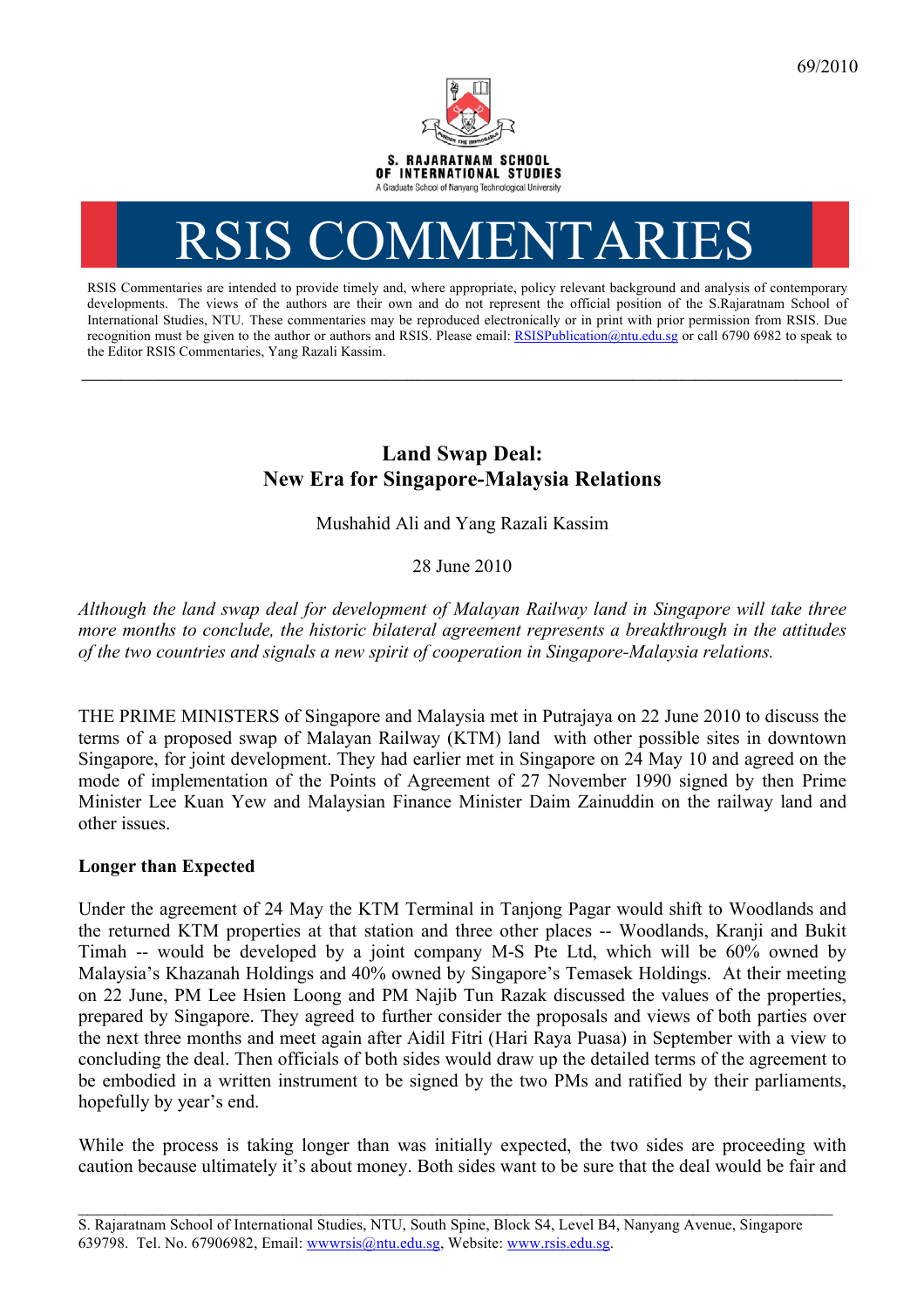beneficial to both parties. Sceptics warn that there was still room for the deal to be stymied by unforeseen obstacles or objections, given the twists and turns of the relations between the two neighbours over the past two decades. However, as key parties in the two countries have given their support, the deal is expected to go through, eventually.

Veteran observers on both sides of the Causeway view it as representing a psychological breakthrough in the way the two countries approach contentious issues between them. Malaysia had accepted the fact of Singapore's sovereignty over the railway land while Singapore had acknowledged Malaysia's entitlement to some economic value for the railway land and stations that KTM had to give up. The agreement to relocate the KTM Station to Woodlands within a year has opened up the possibility of a resolution to other outstanding issues, if approached with the same spirit. These include the price of water supply from Johor to Singapore and the withdrawal of CPF savings by Malaysian workers and use of Malaysian airspace by the Singapore Air Force.

## **Swift Move**

What is noteworthy is the rapid pace at which the two prime ministers have agreed to move forward on the deal. They are to wrap up the land swap deal in three months, the joint company to develop the railway land is to be formed within six months and the Tanjong Pagar station is to relocate to Woodlands within a year. The two PMs view their objective to conclude the deal after Hari Raya Puasa as a good time. The three intervening months would give the two sides time to carefully consider their positions, with PM Najib expressing appreciation for PM Lee's flexibility in wanting to reach agreement. PM Najib has also undertaken to visit Singapore within the period to push the process forward.

The POA had defied resolution for 20 years by two generations of prime ministers in both countries, but has now been resolved by the third generation. It symbolised the discarding of the mental and emotional baggage that was said to have burdened the previous generations. Though sons of past prime ministers, both PM Lee and PM Najib have sloughed off the historical legacies that have stood in the way of mutual accommodation the past 50 years. They have decided to reset bilateral relations to the higher level that they deserved. By moving decisively to bring the legacy issue to a close the two leaders have demonstrated statesmanship. While they agreed to develop the railway land for mutual benefit they also signalled a new partnership by committing to joint ventures beyond Singapore, such as investing in a wellness township in Iskandar Malaysia and building a new mass rapid transit link between Singapore and Johor Baru.

#### **New Psyche**

The KTM land agreement thus heralds the beginning of a new era in the relations between the two countries. The *leitmotif* of the change in attitude could be the difference in psyche of the two younger prime ministers from that of their older predecessors. However another driving force for change could be the development of Iskandar Malaysia, in which Singapore's participation is welcomed. While Iskandar Malaysia has an excellent master plan for growth, Putrajaya might see Singapore's greater involvement as an added ingredient for success.

As an initial step, the two governments have decided to reduce their respective toll charges at the Second Link between Tuas in Singapore and Gelang Patah in Johor, by 30% from August. It's a small but significant start to the new effort to promote increased commerce and tourist exchanges between the two countries. Singapore-Malaysia relations look set to becoming more intertwined economically and reinforced physically, leading to new areas of collaboration and a closer nexus between the peoples of the two countries.